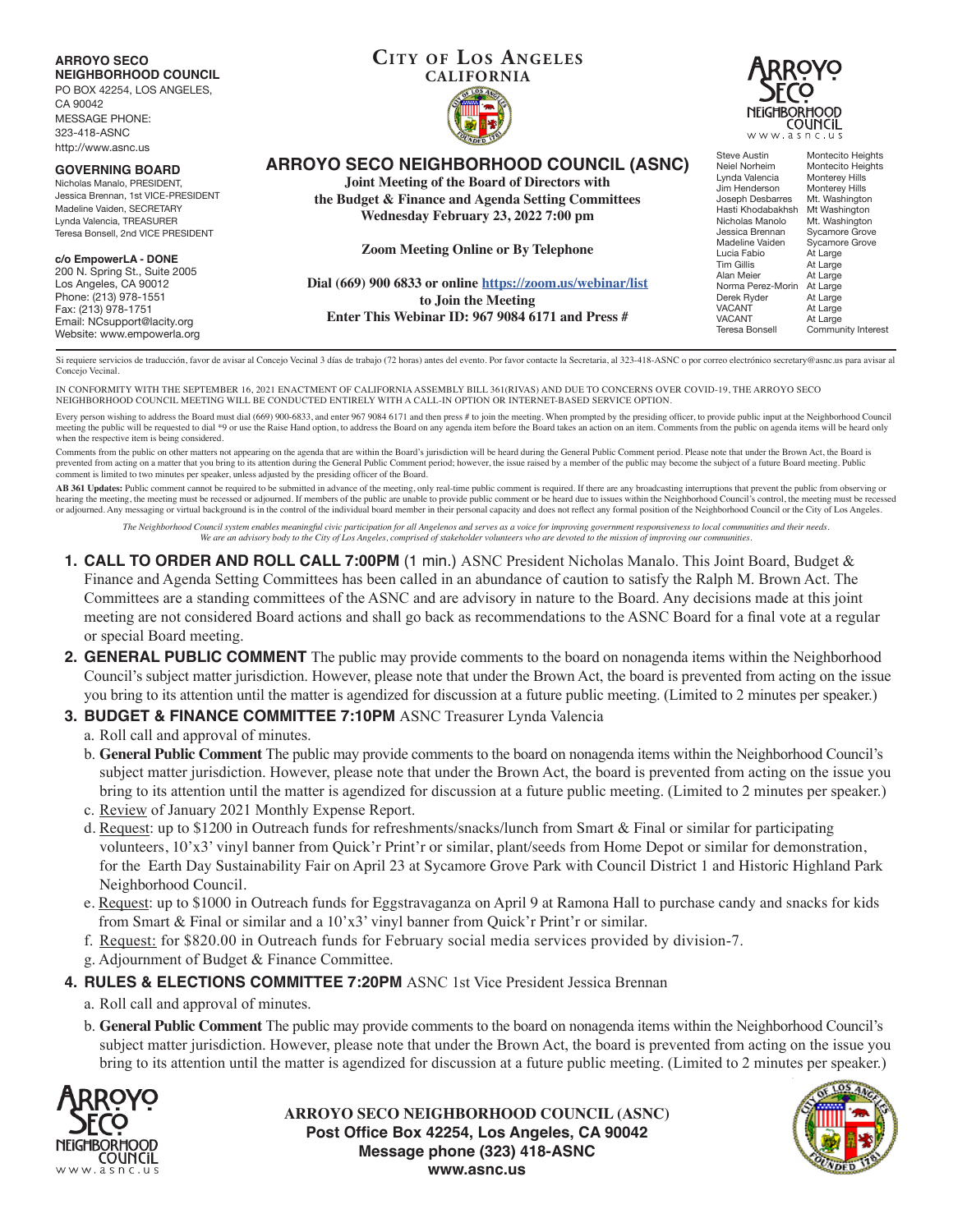### **ARROYO SECO NEIGHBORHOOD COUNCIL (ASNC) Joint Meeting of the Board of Directors with Budget & Finance, Rules & Elections and Agenda Committees • Page 2 ZOOM ONLINE OR BY TELEPHONE • FEBRUARY 23, 2022**

c. Consideration of Bylaws revision of Northeast ASNC and Monterey Hills boundaries.

Turn north then northwest on Via Marisol to the midway point of Via Colina.

Turn south on Via Colina and continue in a southerly direction until it intersects with Eaton Terrace.

change to:

Turn north then northwest on Via Marisol to Lomitas Drive.

Turn south on Lomitas Drive and continue in a southerly direction following an imaginary line bisecting open space between two approximately parallel streets: Via Colina and Ebey Avenue.

- d. Request CIS: **SUPPORT** ASNC's consideration by City Council of an addition to the municipal lobbying ordinance. Under section 48.08.8 of the current lobbying ordinance, a lobbyist disclosure is only required for written communications to neighborhood councils. We believe the ordinance should be updated to include the same disclosure when a lobbyist makes an oral presentation or public comment to a neighborhood council that is related to their lobbying efforts.
- e. Request CIS: Regarding CF 20-0963 Neighborhood Council Elections / Fiscal Year 2020-21 / COVID-19 Pandemic.
- f. Request CIS: **SUPPORT** that the City Council through their Legislative process requests that the State of California mandates that all new EVs have their charge ports located on the passenger side of the vehicle. Many EVs currently have the charge port located on the driver's side of the vehicle and when they are connected to a charging station of the street, the charging cable protrudes into the right of way causing a potential obstacle for bicyclists and other traffic. The State of California should also mandate that EVs have an interlock installed that will not allow the EV to move if the charging cable is in the charging port.
- g. Request CIS **SUPPORT:** that the City Council through their Legislative process requests that the State of California require manufactures of batteries to ethically and environmentally-friendly source the materials to make batteries. Many articles have cited the human rights and environmental abuses placed upon the people of these countries. Children and also being engaged in the mining of these materials, like cobalt and copper. With the elimination of ICE vehicles in 2035 by a governor executive order, it is paramount the sourcing of these materials in the supply chain be verified and that these batteries do not become "Blood Batteries". https://www.amnesty.org/en/latest/news/2021/02/amnesty-urges-bold-action-to-clean-up-the-battery-industry https://www.nytimes.com/2021/11/29/world/congo-cobalt-albert-yuma-mulimbi.html https://www.newyorker.com/magazine/2021/05/31/the-dark-side-of-congos-cobalt-rush
- h. Request CIS **OPPOSE**: WHEREAS if a Neighborhood Council has difficulty getting ALL of its Land Use committee members to complete the newly required online Land Use training, it is almost certain that the NC will not be able to get ALL of its board members and alternates to complete the same training, and WHEREAS the Department of Neighborhood Empowerment has decided to PROHIBIT any Land Use committee from MEETING if ALL of its committee members are not trained (rather than prohibiting the untrained members from voting), and then shifted the training requirement to EVERY BOARD MEMBER, and WHEREAS this prohibition on board action when DONE has ORDERED its Land Use committee NOT TO MEET is a willful prevention of a Neighborhood Council from performing one of its most basic functions in order to punish it for the inaction of a few committee members,

We therefore move that the ASNC opposes the decision of the Department of Neighborhood Empowerment to prohibit a Neighborhood Council in which DONE has ALSO prohibited their Land Use committee from meeting from CONSIDERING any land use matter unless ALL of its eligible board members and alternates have completed the online Land Use Training course.

i. Request CIS **OPPOSE**: WHEREAS there is a conflict on the DONE website (https://empowerla.org/nctrainings/) in the statements about which trainings are required for board members to vote ("required to complete 4 trainings in order to vote", including Diversity, Equity and Equity (DEI) Training, VERSUS "required to do three things in order to vote", NOT including DEI Training WHEREAS the addition of DEI Training as a voting requirement will effectively disenfranchise most Neighborhood Council board members and deprive their communities of representative Neighborhood Council action on current issues,

 We therefore MOVE that the ASNC opposes the possible decision of the Department of Neighborhood Empowerment to prohibit ANY Neighborhood Council board member or alternate from voting on ANY matter unless they have completed the online Diversity, Equity and Inclusion Training course.

j. Adjournment of the Rules & Elections Committee.

# **5. AGENDA SETTING COMMITTEE 7:45PM** ASNC President Nicholas Manalo

a. Roll call and approval of minutes.



**ARROYO SECO NEIGHBORHOOD COUNCIL (ASNC) Post Office Box 42254, Los Angeles, CA 90042 Message phone (323) 418-ASNC www.asnc.us**